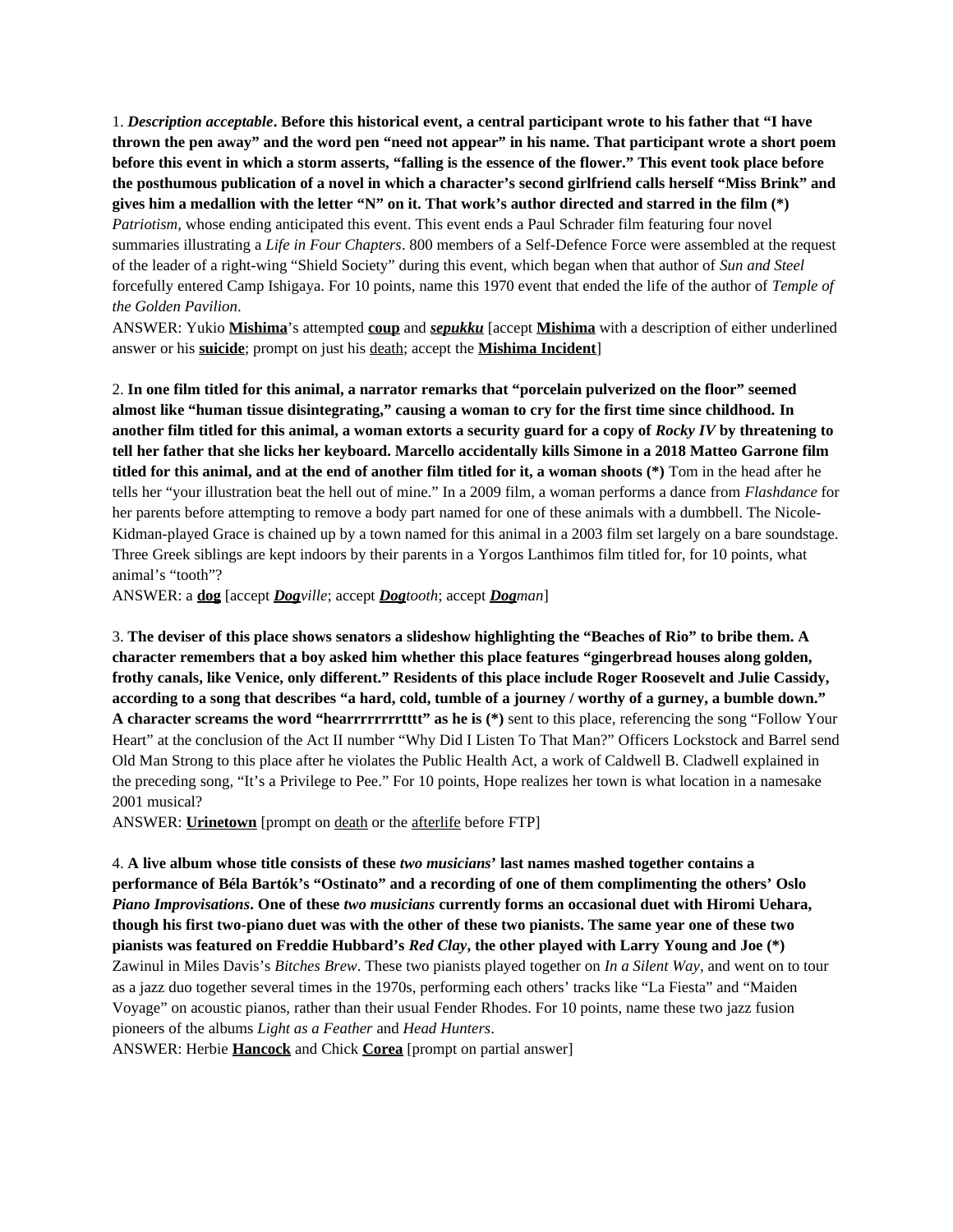5. **In one film titled for this period of time, a man advises his son that "if thrown from the saddle, you must remount immediately. This is true of love and riding." After a jealous count is hit with a poker in that film, a stage actress quips that "we agreed to part amicably." In a film partly titled for this time period, a man lights the title woman's cigarette before she turns and stares at the camera for nearly 30 seconds. The ballerina Marie reads Henrik's diary in one film titled for this time period, and a man is shot with soot after losing a game of Russian Roulette to Count (\*)** Carl-Magnus in another film titled for it. That film was adapted by Woody Allen into his *A Midsummer Night's Sex Comedy*. A 1953 film titled for this time period about Harry's marriage to the title woman featured an infamous Harriet Andersson nude scene. For 10 points, several early Ingmar Bergman films, including one about Monika and one about *Smiles of a* certain *Night*, are named for what season? ANSWER: **summer** [prompt on night before mention; accept *Smiles of a Summer Night*; accept *Summer with Monika*; accept *Summer Interlude*]

6. **One jazz orchestra from this state recorded the 1967 track "Upstart" in the ridiculous time signature of 3⅔/4. Mel Lewis joined another jazz orchestra from this state to record an extremely popular record titled for its bandleader** *in Hi-Fi***. That band featured trombonist Milt Bernhart and trumpeter Maynard Ferguson, as well as an arranger that later formed a quartet with trombonist Bob Brookmeyer. A saxophonist from this state recorded Marty Paich arrangements on an album titled** *[him] + Eleven***, after breaking from Stan (\*)** Kenton's band to record an album titled *[he] Meets the Rhythm Section*. "Bernie's Tune" and "Walkin' Shoes" were performed by a "pianoless quartet" at The Lighthouse, a café in this state. That quartet featured a trumpeter who also sang standards in a popular album titled *[he] Sings*. For 10 points, name this home of Art Pepper. Gerry Mulligan, and Chet Baker, who often recorded on the Pacific label and were leaders of West Coast jazz. ANSWER: **California**

7. **In one novel, a resident of this town is told "man is born to trouble as the sparks upward" while watching fireflies. In another novel, after a man from this town receives four of his letters marked "Return to Sender," his sister finds his clothes stuffed in the tailpipe of his car. A resident from this town reminisces about his brother Edward returning from study in Gottingen and his father sharing an ashy biscuit with him. While in St. Louis, (\*)** Jack is revealed to have had a son with an African-American teacher named Della in one novel set in this town. After coming to this town, the title woman of another novel decides to keep the knife of her kidnapper Doll and is newly baptized by her husband, whose first wife Louisa died in childbirth. Glory and Jack Boughton come back to live in this town in the 2008 novel *Home*, which was a sequel to a novel titled for this town about Lila and Reverend John Ames. For 10 points, name this Iowa town that titles a 2004 Marilynne Robinson novel. ANSWER: **Gilead**, Iowa

8. **A film titled for this word features a shot in which a held sugarcube gradually turns brown after being slightly dipped in coffee, scored to the sounds of a recorder-playing street musician. A film titled for this word ends with a narrator saying, "I place a delphinium, [this word], on your grave." This is the last word of a film which repeats the phrase "there is no way illusions can come to life" and features a terrifying scene in which an elevator opens to reveal a radio playing pop music on a red floor. This (\*)** color names an experimental Derek Jarman film and titles another film in which a kindergarten teacher breaks up with Emma after sleeping with Antoine. That controversial film won the 2013 Palme D'Or. This color names a Juliette Binoche film in which she grieves over the death of her composer husband, as well as Satoshi Kon's debut film. For 10 points, name this first color in Kieslowski's *Three Colors* trilogy, which *is the Warmest Color* according to a film starring Léa Seydoux. ANSWER: **blue** [accept *Blue*; accept *Three Colors: Blue*; accept *Perfect Blue*; accept *Blue is the Warmest Color*]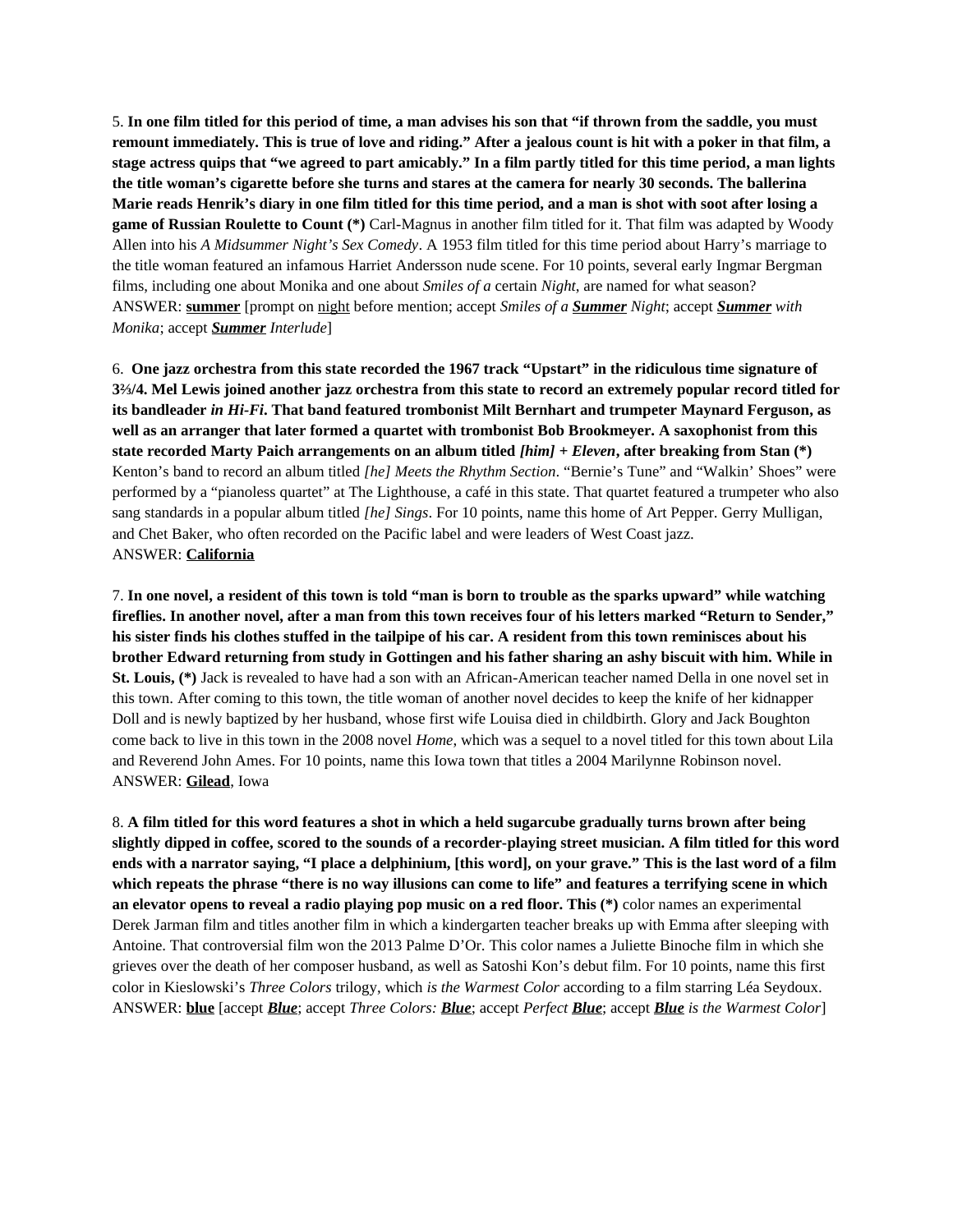9. **In this musical, a man describes how his father turned to a producer and said "take care of my son" before that man breaks down. A woman relates how she "was born to save [her parents'] marriage" in a song from this musical that repeats "it wasn't paradise / but it was home." A chorus repeats "Shit, Richie," in a song from this musical ending with the refrain, "And now life really begins. Go to it." One character in this musical has her husband complete her sentences with words like "Squeak! Shriek! Moan! Croak! Broke!" in a song preceding (\*)** "Hello Twelve, Hello Thirteen, Hello Love," the first of a three-part "Montage." Paul's injured knee inspires the song "What I Did for Love" in this musical, which is followed by a reprise in which all characters wear gold costumes and sing "One! singular sensation." Mike and Diana are among the eight chosen dancers for the title ensemble of, for 10 points, what Pulitzer-Prize-winning Marvin Hamlisch musical? ANSWER: *A Chorus Line*

10. **In one play titled for a person with this profession, a nurse tells an employee that "your neck is in the**  *noose***...and I'll set the horse from under you when it pleases me." In another play titled for a person with it, a man asserts, "God can kiss my ass," in response to a story about Reverend Gates being forced to dance. In that play, the stuttering nephew of a woman with this profession wrecks a car that the police initially don't believe is hers. An unnamed nurse tells a hospital intern that Jack "thought you'd bring [a character with this job] back to life, great white doctor!" in a short play often collected with** *The* **(\*)** *Sandbox*. The first act of a play titled for a person with this profession ends with a man remembering the gang-rape of his mother, before Slow Drag plays a bass. Leevee stabs Toledo at the end of that play set in Mel Sturdyvant's studio. For 10 points, name this profession held by the title characters of *The Death of Bessie Smith* and *Ma Rainey's Black Bottom*. ANSWER: a blues **singer** [prompt on musician or other equivalents]

11. **In one scene of this film, the camera pans from a shot of a mother and daughter hugging by a doorway to a picture on the wall and zooms in on its caption, "but it did happen." A cryptic rap describes a man that's "running from the devil, but the debt is always gaining" in this film, in which a drunk character states that "it is not dangerous to confuse children with angels." A character in this film repeats "let's hear that Chopin ditty" before collapsing on a live TV show revealed to be a "Big (\*)** Earl Partridge Production." This film ends with a cocaine addict suddenly smiling directly at the camera as she is consoled by policeman Jim Kurring. Charles Fort inspired this film's climactic rain of frogs, which occurs after characters played by Julianne Moore, Philip Seymour Hoffman, and Tom Cruise sing Aimee Mann's "Wise Up" together. For 10 points, name this 1999 Paul Thomas Anderson anthology film. ANSWER: *Magnolia*

12. **A 2001 live recording at this location featuring a mashup of "So What" and "Impressions" was performed by a group led by Roy Hargrove, Michael Brecker, and Herbie Hancock. In another performance at this location, two performers both quoted Bizet's Habañera in their respective solos on Tadd Dameron's "Hot House." That performance was the first major recording from Debut Records. A star-filled trio featuring (\*)**  Bud Powell performed "Embraceable You" and "Sure Thing" in middle of a larger concert at this location that had low attendance due to a boxing match occuring at the same time. A performer used a pseudonym last name of "Chan" in that concert, which began with performances of "Perdido" and "Salt Peanuts." For 10 points, a 1953 concert often described as "the Greatest Jazz Concert Ever" featuring Dizzy Gillespie and Charlie Parker was held at what Toronto hall?

ANSWER: **Massey Hall** [accept *Jazz at Massey Hall*; prompt on Toronto before mention]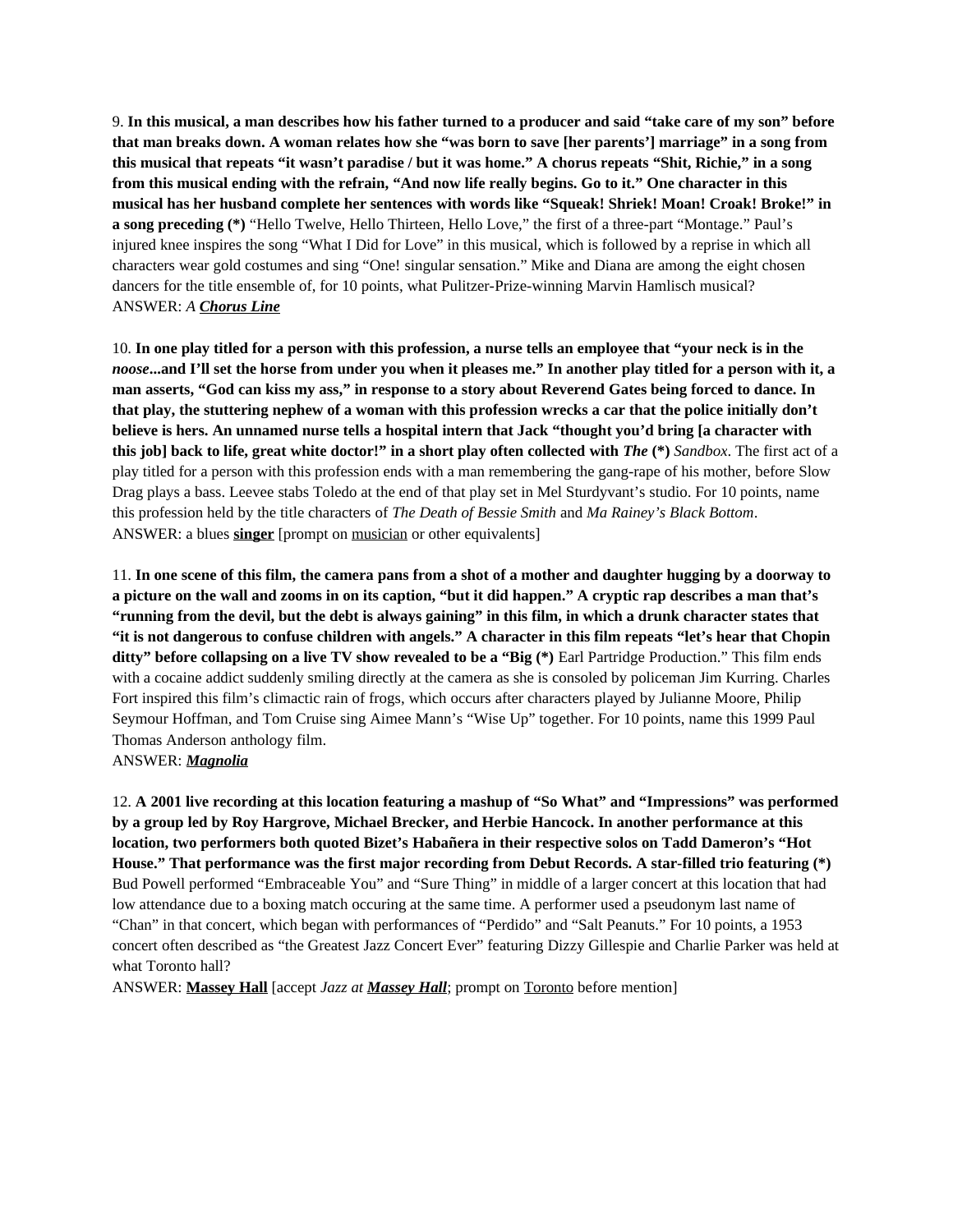13. **In one film, a woman wearing one of these unusual objects is shown wandering around a large, ornate house before picking up a phone, saying nothing, and then looking at a portrait of a woman surrounded by doves. At the end of another film, a psychiatrist wades through a crowd of people wearing these objects before being stabbed by his patient. Nelly Lenz first appears prominently wearing one of these unusual objects in Christian Petzold's (\*)** *Phoenix*. Édith Scob wears one of these objects at the end of *Holy Motors* to reference her role in a 1960 film in which she wears one of these objects while freeing caged dogs that end up killing her father. That film inspired a 2011 Pedro Almodovar film in which a plastic one of these objects is worn by Vera after an operation by Dr. Robert Ledgard. For 10 points, name these white objects worn by people in *The Skin I Live In*, *The Face of Another*, and *Eyes Without a Face*.

ANSWER: a **mask** [accept equivalents; accept **bandage**s or equivalents]

14. **One performer with this first name transposed the chords of the second half of "All the Things You Are" by a tritone for his standard "Thingin," and released an album punning on this first name partly titled**  *Subconscious***. Another performer with this first name wrote a popular standard that mostly just repeats a one-measure-long vamp between D7 and E-flat-7 chords, and titles an album featuring the tracks "Boy, What a Night" and "Hocus Pocus." Along with Warne Marsh, a saxophonist with this name collaborated with Lennie Tristano on albums like** *Crosscurrents***. That saxophonist is the only living musician from the original (\*)** Birth of the Cool sessions. A man with this first name recorded "I Remember Clifford" in memory of Clifford Brown and was the subject of a 2016 documentary which detailed his wife's fatal 1972 shooting of him at Slugs' Saloon. For 10 points, name this first name of saxophonist Konitz and the trumpeter of *The Sidewinder*, Morgan. ANSWER: **Lee** [accept **Lee** Konitz; accept **Lee** Morgan]

15. **In one story from this collection, a sergeant angrily throws a lunchbag out a window, causing a starving trainee outside to cry, "Holy Christ, [it's a] Chinese goddam egg roll!" In another story from this collection, a boy asks how Jews can call themselves "the Chosen People" if the Declaration of Independence says all men are created equal. A lawyer that proposes for a man to not wear his black suit is told that "the suit the gentleman wears is (\*)** all he's got" in one story from this collection, and another story from it ends with Ozzy standing on a roof and forcing his mother to say "God can make a child without intercourse." Sergeant Nathan Marx gets fed up with Sheldon Grossbart in a story in this collection that was decried by the Anti-Defamation League. Neil and Brenda fall in love and break up in the title novella of this collection, which includes "Conversion of the Jews," "Eli, the Fanatic," and "Defender of the Faith." For 10 points, name this early Philip Roth collection. ANSWER: *Goodbye, Columbus*

16. **In one scene from this musical, a boy is taught a Bach's piano prelude on one side of the stage while another boy sits on a chair in baggy pajamas on the other. In a dark song from this musical, a character relates how her father tells her "it's just you and me / child, you're a beauty," and another song features the questions "And who can say what dreams are? And who can say what we are?" A chorus of teens sit around a hayloft and sing "I believe / there is love in heaven" in the final number of Act I, which ends with a (\*)**  sexual assault. The entire ensemble sings that "all shall know the wonder of purple summer" in modern clothing after a character sings "Whispering" and dies from a botched abortion in this musical. This musical, which was revived by Deaf West in 2015, features a chorus of "blah"s in a song that begins with Melchior singing, "there's a moment you know / you're fucked!" For 10 points, name this 2006 Duncan Sheik musical about the sexual selfdiscovery of 19th-century German teens.

ANSWER: *Spring Awakening*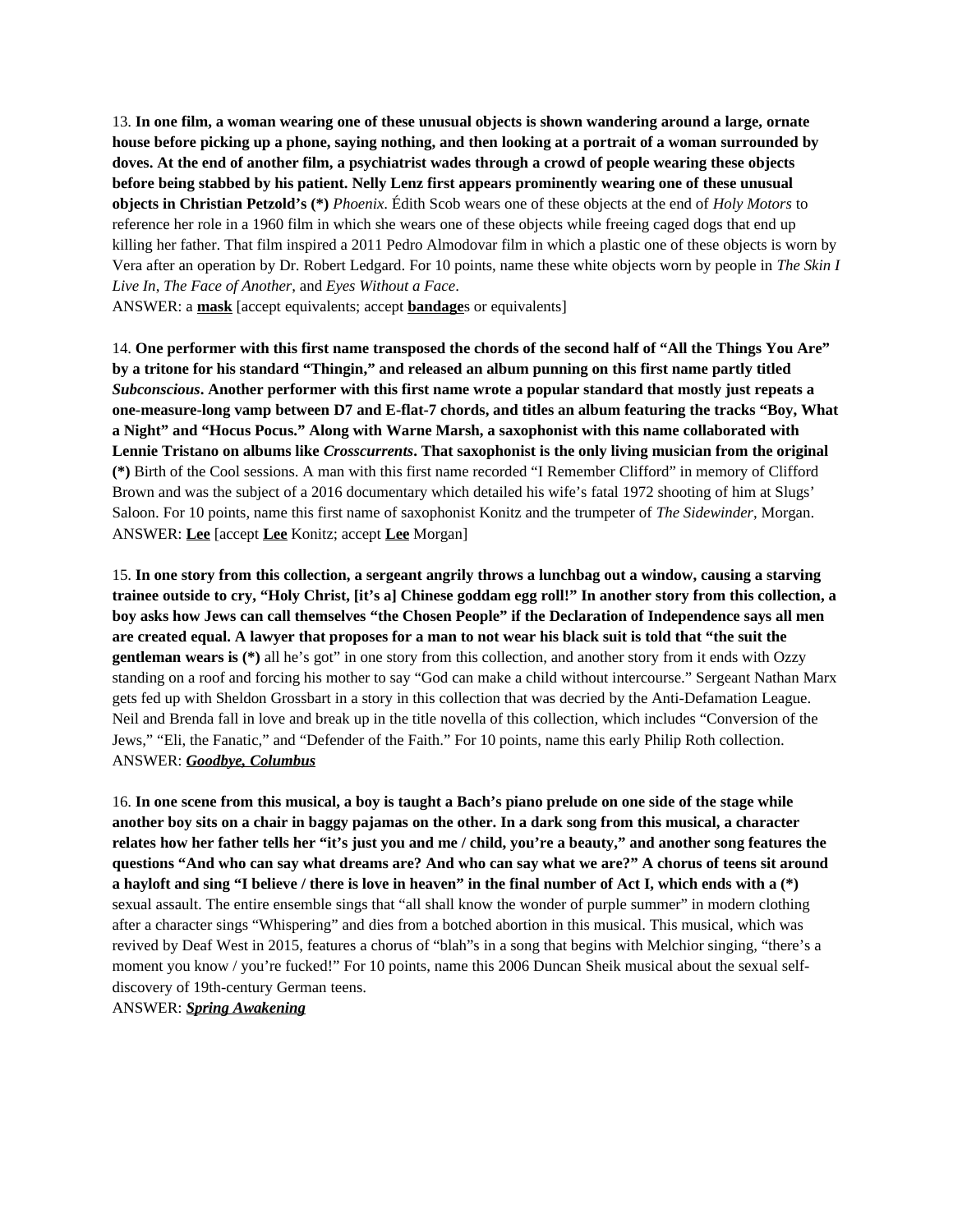17. **While walking his dog, one character with this job encounters Method Man rapping in front of a washing machine. In another film, after a character with this job demands a girl's phone number, his wife tells the girl that life "has been very traumatic for him," leading her to respond, "almost as bad as getting your leg cut off!" One character with this job reminisces about owning Ohio Blue Tip matches and mediates a dissolving relationship between Everett and Marie. At the end of another film, a man with this job is seen by a teenage girl, causing her to cry with her J.-Smith-Cameron-played mother in an opera house. The (\*)** bulldog Marvin chews up the notebook of a man with this job whose wife Laura sells cupcakes. Lisa Cohen covers for a Mark-Ruffalo-played character with this job after witnessing an accident caused by him in the 2011 film *Margaret*. For 10 points, name this transportation job of the Adam-Driver-played title character of *Paterson*. ANSWER: a **bus driver** [accept a school **bus** driver]

18. **This musician performed a notable eight-bar solo in the first recording of the 1947 standard "Early Autumn." This musician had a notable performance with J. J. Johnson at Chicago's Civic Opera House, and a lost recording of a 1961 performance by this musician at New York City's Village Gate was discovered and released in 2019. This musician's favorite of his own albums begins with a quotation from Bartók's** *Music for Strings, Percussion and Celesta* **and features compositions like "Pan" and "I'm Late, I'm Late" with string orchestrations by Eddie Sauter. This man recorded a track with Charlie (\*)** Byrd often translated as "Out of Key," "Desafinado," on his album *Jazz Samba*, which was immediately followed with an album of Antônio Carlos Jobim compositions for which he collaborated with Astrud and João Gilberto. For 10 points, name this saxophonist who popularized bossa nova with tracks like "The Girl from Ipanema." ANSWER: Stan **Getz**

19. **The mother of this novel's protagonist posits that a friend's suicide occurred because he was "too clever." In this novel, a diary describes "the question of accumulation" and attempts to express human relationships in a mathematical formula in sections numbered 5.4 and 5.6. One character in this novel responds to the protagonist's email with the simple phrase "blood money," after the protagonist consults Mr. Gunnell about the will of his ex-girlfriend's mother. In the first part of this novel, the narrator repeatedly reminisces about his history teacher Old (\*)** Joe Hunt. A character in this novel repeatedly called "the Fruitcake" by the protagonist's ex-wife Margaret is called by her second name Mary by a mentally disabled man who is revealed to be the son of Adrian Finn. For 10 points, name this 2011 novel about Tony Webster by Julian Barnes. ANSWER: *The Sense of an Ending*

20. **Anthony Steffen starred in several films titled for these objects, including one about Johnny Liston titled for 1,000 of them that unofficially features the first appearance of the character Sartana. Near the end of a film titled for these objects, a shaky camera shows the point of view of a man leaning by a well as he looks up toward the sun. In another film titled for them, a character uses a Klaus-Kinski-played hunchback's cigarette to light his pipe at a bar. A beat-up man rolls a large barrel down a wooden ramp to kill two people in a film titled for these objects in which that man saves (\*)** Marisol. In one film titled for these objects, a musical pocketwatch owned by Indio plays before he is killed by Colonel Mortimer, played by Lee Van Cleef, and in another, Ramon is repeatedly told to "aim for the heart" by the Man with No Name. For 10 points, name these items that title a Sergio Leone trilogy of spaghetti Westerns starring Clint Eastwood.

ANSWER: **dollar**s [accept *1,000 Dollars on the Black*; accept *A Fistful of Dollars*; accept *For a Few Dollars More*]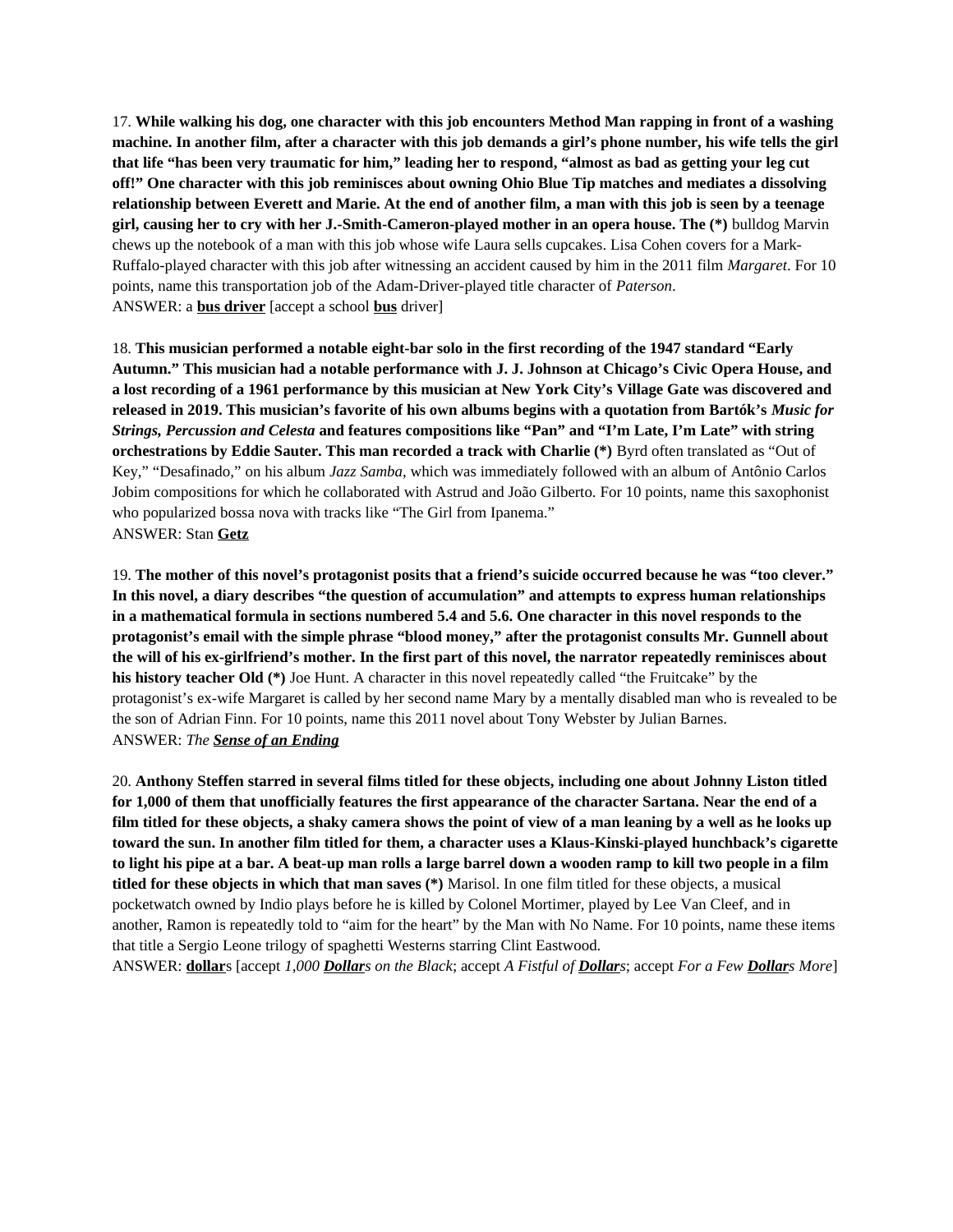21. **One performer of this instrument teamed up with Brad Mehldau to record an album subtitled** *Taming the Dragon* **in 2015. John Riley and Ted Reed wrote influential pedagogical books for this instrument, which is performed by the current leader of The Fellowship Band. Wadada Leo Smith and Bill Frisell appeared on a 2018 album by a former Cecil Taylor collaborator that plays this instrument, Andrew Cyrille. Mike Clark pioneered this instrument's "linear funk" genre with the track "Actual Proof" from Herbie Hancock's**  *Thrust***. A blushda is a fill on this instrument pioneered by the leader of a band called his namesake (\*)**  Lifetime, Tony Williams. A triplet style of fills on this instrument is named for Coltrane collaborator Elvin Jones. This instrument is usually last to solo in an ensemble, and paradiddles and flams are practiced as part of this instrument's rudiments. For 10 points, name this rhythm section instrument that, with piano and bass, comprises a jazz trio.

## ANSWER: **drums**

22. **In this musical, one character insists that "you don't want to live in a world of chaos. There must always be an outside observer!" before being pushed off the stage. Another character sings that "just remembering you've had an "and," when you're back to "or" / Makes the "or" mean more than it did before." This musical features the frankly amazing lyric "while her withers wither with her" in its opening song. A character sings "the gloom / And the doom / And the boom / crunch!" before (\*)** disappearing in this musical's 11 o'clock number, which occurs immediately after the rapid-fire ensemble number "Your Fault." The narrator of this musical is killed off in its second act, which features a reprise of a humorous song sung by two competing princes, "Agony." This musical begins and ends with a character saying, "I wish…" For 10 points, name this Stephen Sondheim musical featuring characters like Rapunzel, Little Red Riding Hood, and Cinderella. ANSWER: *Into the Woods*

23. **In a hallucinatory scene in one novel, this man's brother leads a procession before declaring the "illustrious" protagonist to be the "successor to my famous brother." In that novel, the bearded brother of this man is seen playing chess with himself in a tearoom, neglecting his duties as a city marshal. In a short story, a work about this man is received with clapping and then drinking in silence before being called "a very fine piece of writing." This man is called a "public sinner" by a governess who repeats that "the bishops and priests…must be obeyed" in another novel. Mr. (\*)** Lyons and Mr. Henchy argue about this figure before Joe Hynes reads a poem lamenting that this "uncrowned King is dead" in a short story. Dante fights with Simon Dedalus at the dinner table over the morality of this figure, whose death is the subject of "Ivy Day in the Committee Room." For 10 points, name this Irish political figure whose affair is discussed in many James Joyce works. ANSWER: Charles Stewart **Parnell**

24. **In a scene from a film titled for this location, a man that maintains a small manicured green is shown playing electric guitar in an open field next to it. In a scene from another film titled for it, a man standing on the roof of his house observes his wife and a man talk in a scene that is otherwise silent except for the sound of a windmill. That film features shots of an underwater wine glass dropped in a river and the silhouette of a scarecrow at sunset. In a documentary titled for this location, Frances Rasmussen talks about her son Richard's "tramp" wife and notes that "all the (\*)** cats are gone." A film titled for this location photographed by Néstor Almendros mostly during the golden hour used peanut shells to simulate a climactic locust swarm. Werner Herzog ate his shoe because of a 1978 documentary titled for this location about Floyd McClure's pet cemetery, Errol Morris's debut film. For 10 points, Bill and Abby attempt to con a farmer in a 1978 Terrence Malick film named for what location?

ANSWER: **heaven** [accept *Days of Heaven*; accept *Gates of Heaven*]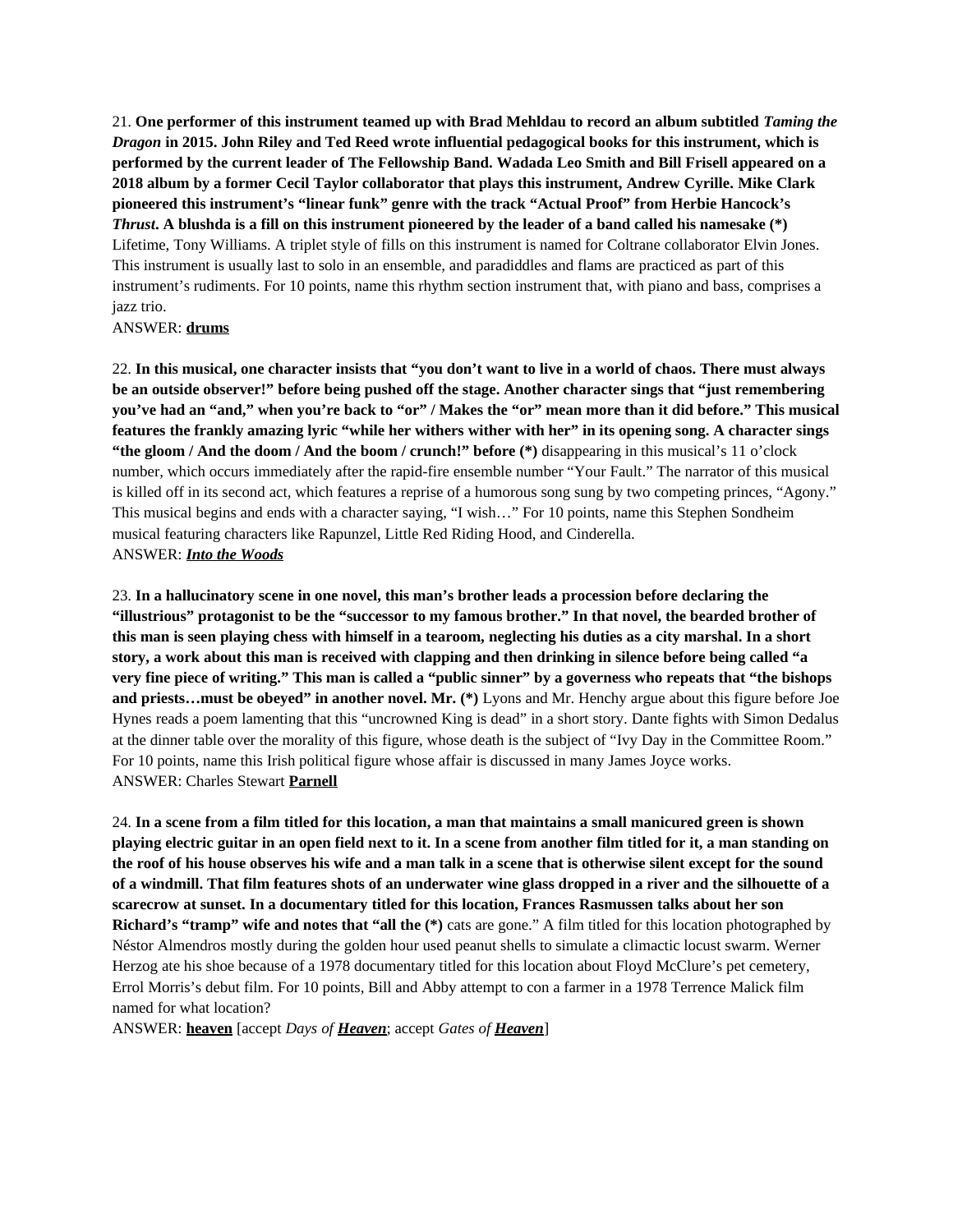25. **The piano part of a D-flat-major Act I song from this musical combines the Act I finale's syncopated bass line and an Act II ballad's 6/8 opening harp motif. A theme consisting of ascending and descending thirds is stated in a two-part vocal canon to introduce a character in this musical, whose next appearance is accompanied by violins cheerfully playing that theme before a chorus counts to 7. A song title from** *The Last Five Years* **is referenced at the end of a song about infidelity in this musical, which also references the patter song from** *Pirates of Penzance* **but rhymes "general" with (\*)** "men are all." Nine successive rhymes in dactylic meter are employed in this musical while discussing a man who "isn't gon' listen to disciplined dissidents." An opening motif from this musical was transcribed by orchestrator Alex Lacamoire from the sound of a doorsqueak. Beyoncé's "Countdown" and the Beatles' "Penny Lane" were referenced in the songs "Helpless" and "You'll Be Back" from, for 10 points, what Lin-Manuel Miranda musical? ANSWER: *Hamilton*

26. **Ronnie Boykin's bowed bass is prominently featured on a 20-minute track off of a 1965 sequel to one of this man's albums. Another of this man's albums prominently features the Hohner Clavinet and features two versions of the track "Yucatan." This man's band played regularly on Mondays at New York City's Slugs' Saloon and included saxophonists Pat Patrick, John Gilmore, and Marshall Allen. Alton Abraham ran this man's independent label, which released tracks like "India" and "Ancient (\*)** Aiethopia" on the albums *Jazz in Silhouette* and *Super-Sonic Jazz*. This man encouraged Farrell Sanders to use the name "Pharaoh," and taught a Berkeley class with the Egyptian Book of the Dead as required reading. The final track off of his album *Lanquidity* repeats, "there are other worlds / they have not told you of," and his most famous composition repeats, "space is the place." For 10 points, name this Afrofuturist pianist from Saturn who led the Arkestra. ANSWER: Sun **Ra** [or Le Sony'r **Ra**; or Herman Poole **Blount**]

27. **This character's husband initially allows himself to lose to her at chess to "maneuver her toward ever greater confidence," but her skill grows so much he eventually finds himself unable to beat her. After moving into a "fairytale house," this woman is told to live "like friends" by a man who keeps a diary of her titled "[this woman] Grows Up." This character is called a "Yankee girl" in comparison to the "Italian or French" Kirako, who she meets at the El Dorado. This character is taught (\*)** ballroom dancing by Madame Shlemskaya and has affairs with the Westerner "Willy," Hamada, and Kumagai. This character inspired a 1920s cultural trend called her namesake "-ism" in which women adopted the personality of a Westernized "modern girl." This Café Diamond waitress is compared to Mary Pickford by Joji, who remarries her at the end of a namesake novel. For 10 points, name this title woman of a Jun'ichiro Tanizaki novel. ANSWER: **Naomi**

28. **One performer of this instrument wrote the track "Missile Blues" after an Indianapolis club he frequently performed in, recording that track with Paul Parker and Melvin Rhyne on a 1959 album. Another performer of this instrument included insanely virtuosic arrangements of "Night and Day" and "Stella by Starlight" on his 1973 solo album** *Virtuoso***. The track "Chitlins con Carne" was written by a performer of this instrument for an album dubbed an exemplar of the "Blue Note sound," (\*)** *Midnight Blue*. Bill Evans duetted with a performer of this instrument, Jim Hall, for his 1962 album *Undercurrent*. "Jean de Fleur" appears on the hard-bop album *Idle Moments* by Grant Green, who along with Kenny Burrell performed this instrument. The standard "Four on Six" were composed by a performer of this instrument known for doubling melodies in octaves and "thumb picking." For 10 points, name this instrument of Wes Montgomery and the "gypsy jazz" player Django Reinhardt. ANSWER: jazz **guitar**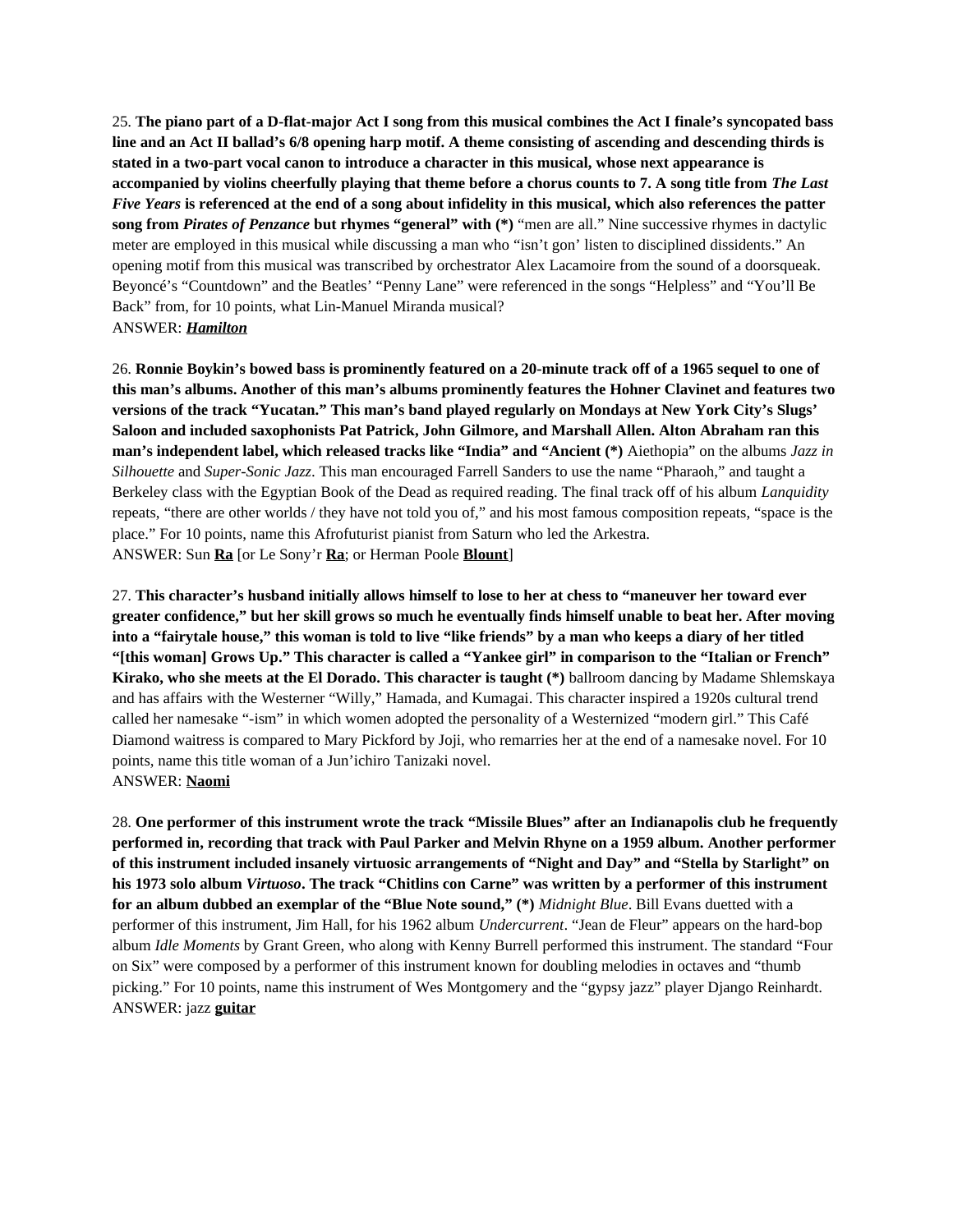29. **While eating beans in one play, a member of a successor to this group asserts that "it isn't only for the school kids we're out…it's for the junkies, the thieves and the drug pushers too!" In another play, Maggie relates how a dying member of a precursor to this group had told Patricia "I forgot…there'd be no apples on the trees. You must be hungry." In that play, a woman tells a member of this group that a car parked under a sycamore tree proves this group's involvement in her brother-in-law's death. In a 2001 play, a lieutenant considered "too mad" to join this group mourns his cat Thomas. The bodyguards Lawrence and Frank belong to this group in (\*)** 2017's *The Ferryman*. Minnie Powell loves a man that pretends to be a gunman from this group, which kills the armless man Johnny for betraying its member Robbie Tancred. For 10 points, name this violent organization central to *The Lieutenant of Inishmore* and Sean O'Casey's Dublin trilogy. ANSWER: the **I**rish **R**epublican **A**rmy [accept Official **I**rish **R**epublican **A**rmy; anti-prompt on Irish National Liberation Army or Irish Republican Brotherhood, dear God, this is why I'm not a history player]

30. **In one film in this series, after a character says she "is very good at piano, [because she has] studied it for years," she plays piano terribly, and remarks that "at least I'm still a world-class violinist." A person with the "haircut of a man who had seriously misinterpreted himself" is sent "into the unknowable" in one film in this series, and another film in it describes a memory of walking down a staircase and seeing a plant "flapping its fronds together in a sort of plant applause." One character in this series of films owns (\*)** Felicia's ID tag, and another reads a poem ending "Move, move, move, / robot forever move." A fuel pump, Simon, and a man resembling the art exhibition David are love interests of the main character of that 2015 film, who calls a toddler her "prime." For 10 points, name this series of animated short films about clones of Emily by Don Hertzfeldt. ANSWER: *World of Tomorrow* [accept *World of Tomorrow Episode Two: The Burden of Other People's Thoughts*]

31. **After reconciling, a group of people in this country conclude that "we must not fight each other. The Chinese are the real problem!" While observing an x-ray, a doctor from this country remarks that "this is something incredible, and it blows my freakin' mind!" In a story told in this country, a** *different* **country's people "run out of fresh water and become sick with dysentery," after which a chorus chants "Water go to the cup / cup go to the stomach." After this country is announced, a muted trumpet blows a raspberry and a man remarks, "Cool! Where is that?" Residents of this country are told that (\*)** Jesus had Boba Fett turn people into frogs in "Making Things Up" and that "in 1978, God changed his mind about black people" in "I Believe." Locals suffering from "maggots in [their] scrotum[s]" and a pandemic of AIDS in this country often use the saying "hasa diga eebowai," which offends Elder Price. For 10 points, name this African setting of *The Book of Mormon*.

ANSWER: **Uganda**

32. *Note to players*: *the answer to this question is a set of smaller texts contained within a larger novel, like "novels in If on a winter's night a traveler."* **A short one of these texts reads, "Mercy, my God, rachaim olenu, melekh maimis, through King of Death and Life!" One of these texts claims** *From Luther to Lenin* **features "too much imaginary history," despite it being recommended to Professor Mermelstein in one of the last of these texts. One of these texts discusses "saving people from nihilism" with Monsignor Hilton, who converted the author's wife to Christianity, and another cites Pascal, Tolstoy, and Hegel in critiquing President (\*)** Eisenhower's approach to communism. The psychiatrist Dr. Edvig is accused of following in love with the author's wife in one of these texts written on a train to Martha's Vineyard to escape their author's lover Ramona. These texts are displayed in italics in a novel titled for the fictional author of *Romanticism and Christianity*, whose ex-wife Madeleine left him for Valentine Gershbach. For 10 points, name these epistolary texts written by a Saul Bellow title character.

ANSWER: **letter**s by Moses **Herzog** [prompt on partial answer]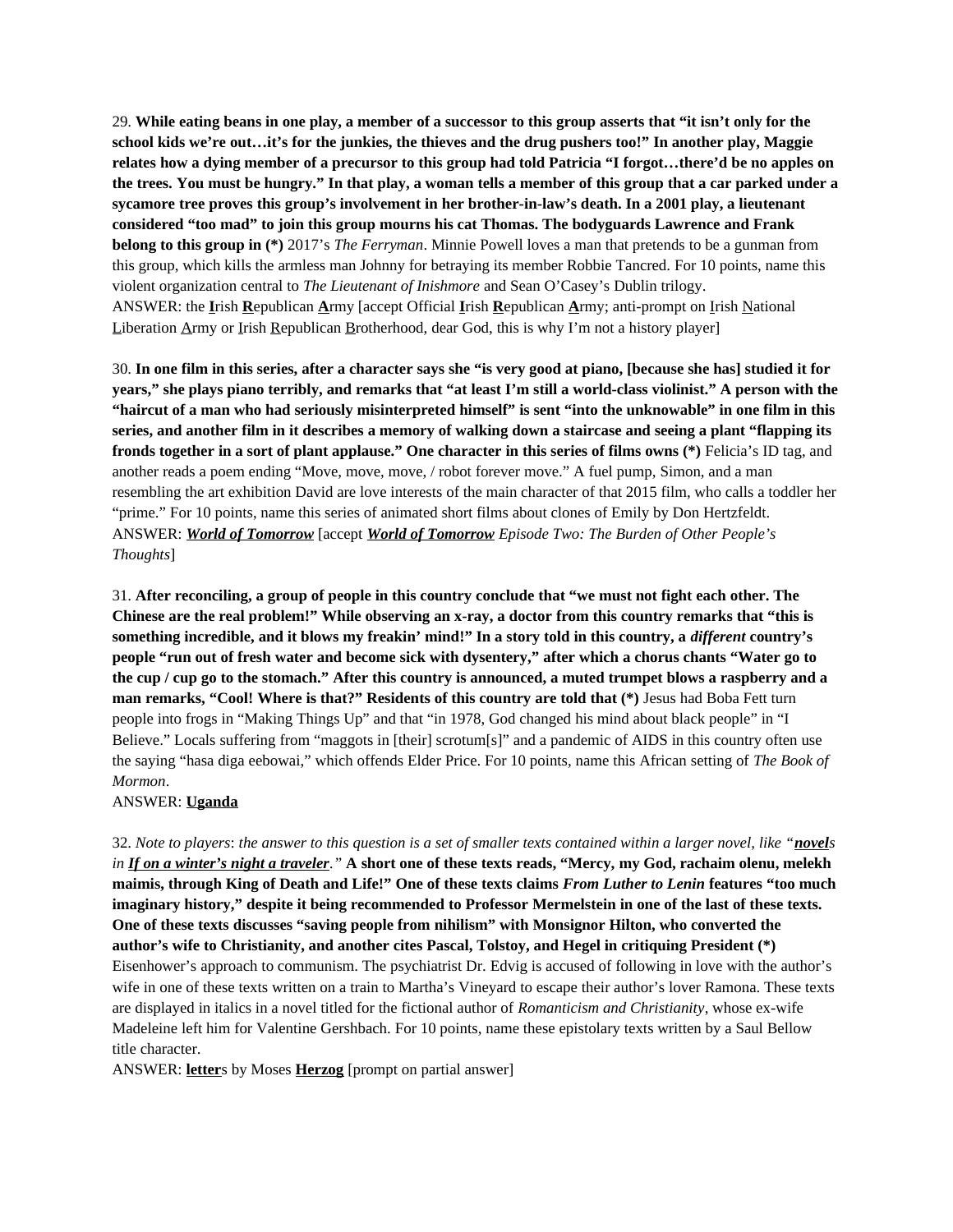33. **This place is described as "bad and beautiful / bawdy and bizarre" by Angelique, one of a twelve-member group found here. One employee of this place is told to "think of de Gaulle, and think of Rasputin" in a song that asks him to "pick up that piece of toast as if you were John Wayne." That character asserts "I deal my own deck / Sometimes the ace, sometimes the deuces" at this location in the final Act I number of a musical. A butler at this place, Jacob, prefers to be called the (\*)** maid. At the Promenade Café, two staff members of this place reminisce about their past in the "Song on the Sand." Edouard and Marie Dindon, leading figures of the "Tradition, Family, and Morality Party," escape through this locale, which frequently features Zaza, the drag queen singer of "I Am What I Am." For 10 points, name this St. Tropez locale owned by Georges that features his husband Albin, the title nightclub of a Jerry Herman musical.

ANSWER: La **Cage aux Folles**

34. **In one of this director's films, highly saturated footage of trees in autumn and rows of flowers are shown in short clips set to the second movement of Beethoven's 7th Symphony after a naked couple are shown arguing in the shower. John Ford's** *Young Mr. Lincoln* **and the life of fictional Persian Ben Kadem are discussed in this director's latest film, and the words "NO COMMENT" end his 2010 film featuring subtitles in "Navajo English." In one of his films photographed by Fabrice Aragno, a 3D image splits into two separate images, causing an outburst of applause at its 2014 Cannes premiere. This man's 2018 film draws on themes from his eight-part 1990s series with a title punning on the word (\*)** *histoire*. A long shot of a fizzling glass of Alka-Seltzer water in *Taxi Driver* was an homage to this director of *The Image Book*, and the Jack Rabbit Slim's dance scene in *Pulp Fiction* references his *Bande à part*. For 10 points, name this director who included many jump cuts in his French New Wave film *Breathless*. ANSWER: Jean-Luc **Godard**

35. **After shaking off the perception that he was a Charlie Parker copycat, a performer known by this first name recorded the 1972 album** *Tune-Up!***. A pianist known by this first name featured tracks like "Blue Minor" and "Royal Flush" in an album whose cover depicts the legs of a walking woman. A 1957 album by a performer known by this name features cover art of him dressed as a cowboy and is titled** *Way Out West***. The hard-bop composer of (\*)** "Cool Struttin'" had this name, and a saxophonist with it performed with John Coltrane on *Tenor Madness*. Dizzy Gillespie performed a Jimmy McHugh song with two saxophonists known by this name in a 1957 album punning on that name. One of those saxophonists included "Strode Rode" and "St. Thomas" on his album *Saxophone Colossus*. For 10 points, give the nickname of saxophonists Stitt and Rollins. ANSWER: **Sonny** [accept **Sonny** Stitt; accept **Sonny** Clark; accept **Sonny** Rollins; anti-prompt on Edward Hammond Boatner Jr. or Conrad Yeatis Clark or Walter Theodore Rollins]

36. **In an acceptance speech given on behalf of this man, "Mr. Knopf" was thanked after he "ran through the auditorium." This man relates his reaction to the death of his college friend Richard Farina in his foreword to** *Been Down So Long It Looks Like Up to Me***. He quoted Frank Zappa and Henry Adams at the end of an introduction in which he disparages his second novel as one "in which I seem to have forgotten most of what I thought I'd learned up till then." This man appeared in** *The* **(\*)** *Simpsons* episode "Diatribe of a Mad Housewife" with a bag over his head, and his acceptance speech for the 1974 National Book Award was given by comedian Irwin Corey. Most of the only known photos of this man come from his 1953 high-school yearbook, though he possibly cameoed in a 2014 Paul Thomas Anderson adaptation of one of his recent novels. For 10 points, name this author of *Slow Learner*, *Inherent Vice*, and *Gravity's Rainbow*. ANSWER: Thomas **Pynchon**